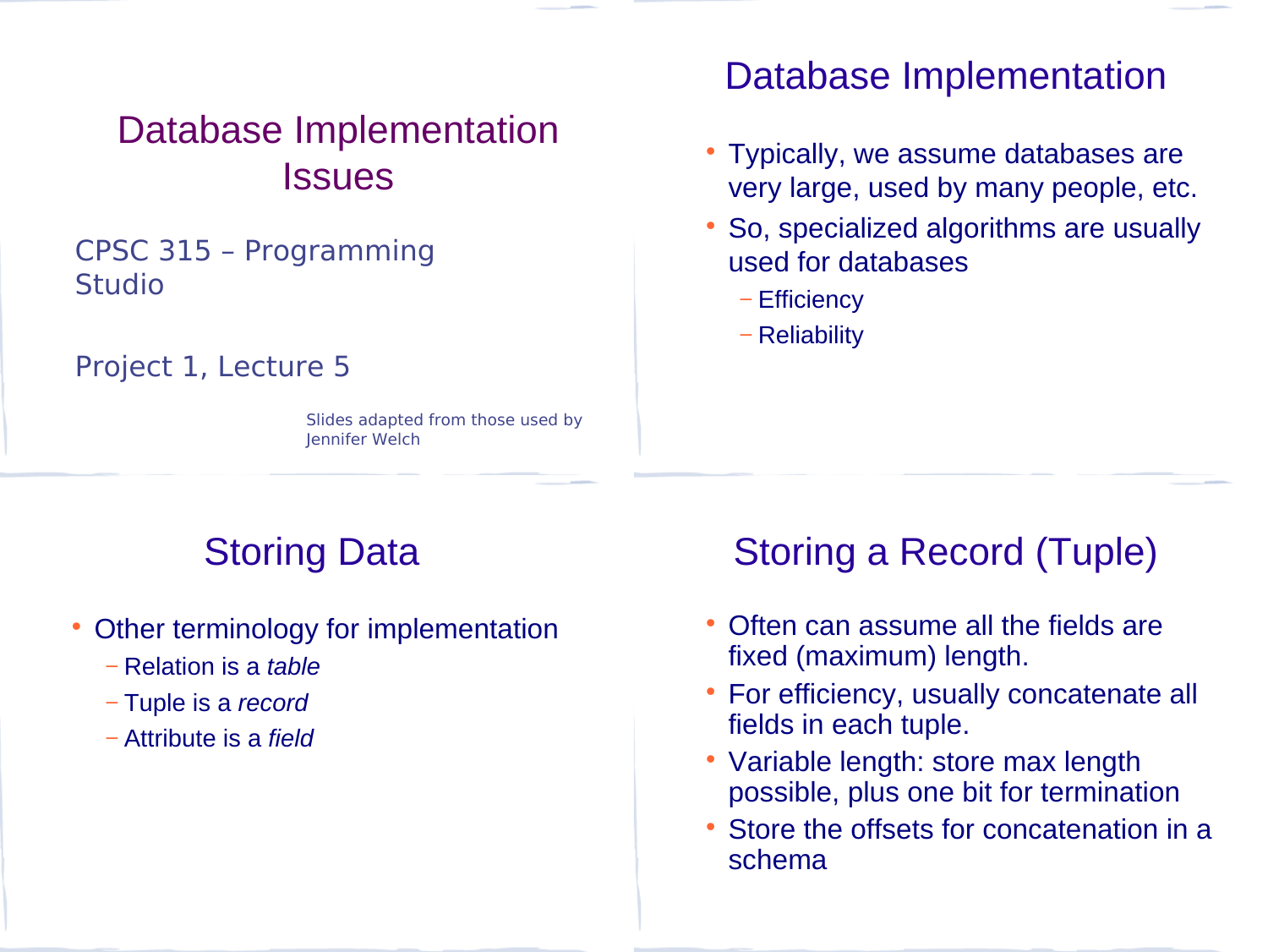## Example: tuple storage

#### • Senator

- − Name variable character (100 + 1 bytes)
- − State fixed character (2 bytes)
- − YearsInSenate integer (1 byte)
- − Party variable character (11 + 1 bytes)



## More on tuples/records

- So, schema would store:
	- − Name: 0
	- − State: 101
	- − YearsInSenate: 103
	- − Party: 104
- Note that HW/efficiency considerations might give minimum sizes for each field
	- − e.g. multiple of 4 or 8 bytes

# Variable Length Fields

- Storing max size may be problematic
	- − Usually nowhere close waste space
	- − Could make record too large for a "unit" of storage
- Store fixed-length records, followed by variable-length
- Header stores info about variable fields
	- − Pointer to start of each

## Record Headers

- Might want to store additional key information in *header* of each record
	- − Schema information (or pointer to schema)
	- − Record size (if variable length)
	- − Timestamp of last modification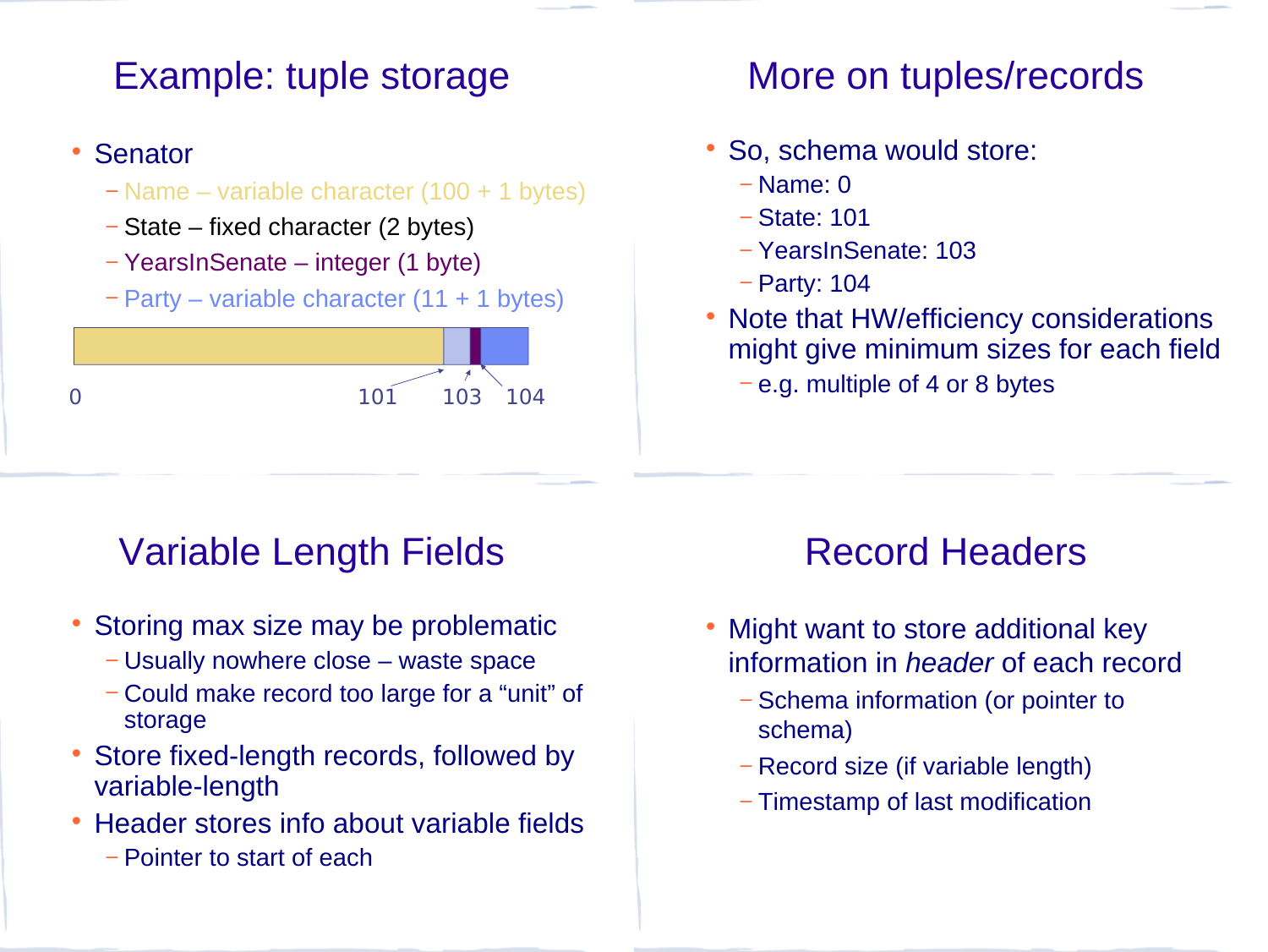## Record Headers and Blocks

- Records grouped into *blocks*
	- − Correspond with a "unit" of disk/storage
	- − Header information with record positions
		- Also might list which relation it is part of.
	- − Concatenate records

#### Header Record 1 Record 2 ... Record n

#### Addresses

- Addresses of (pointers to) data often represented
- Two types of address
	- − Location in database (on disk)
	- − Location in memory
- *Translation table* usually kept to map items currently in virtual memory to the overall database.
	- − Pointer swizzling: updating pointers to refer to disk vs. memory locations

## Records and Blocks

- Sometimes want records to *span* blocks
	- − Generally try to keep related records in the same block, but not always possible
	- − Record too large for one block
	- − Too much wasted space
- Split parts are called *fragments*
- Header information of record
	- − Is it a fragment
	- Store pointers to previous/next fragments

## Adding, Deleting, Modifying Records

- Insertion
	- − If order doesn't matter, just find a block with enough free space
		- Later come back to storing tables
- If want to keep in order:
	- If room in block, just do insertion sort
	- If need new block, go to overflow block
		- − Might rearrange records between blocks
	- Other variations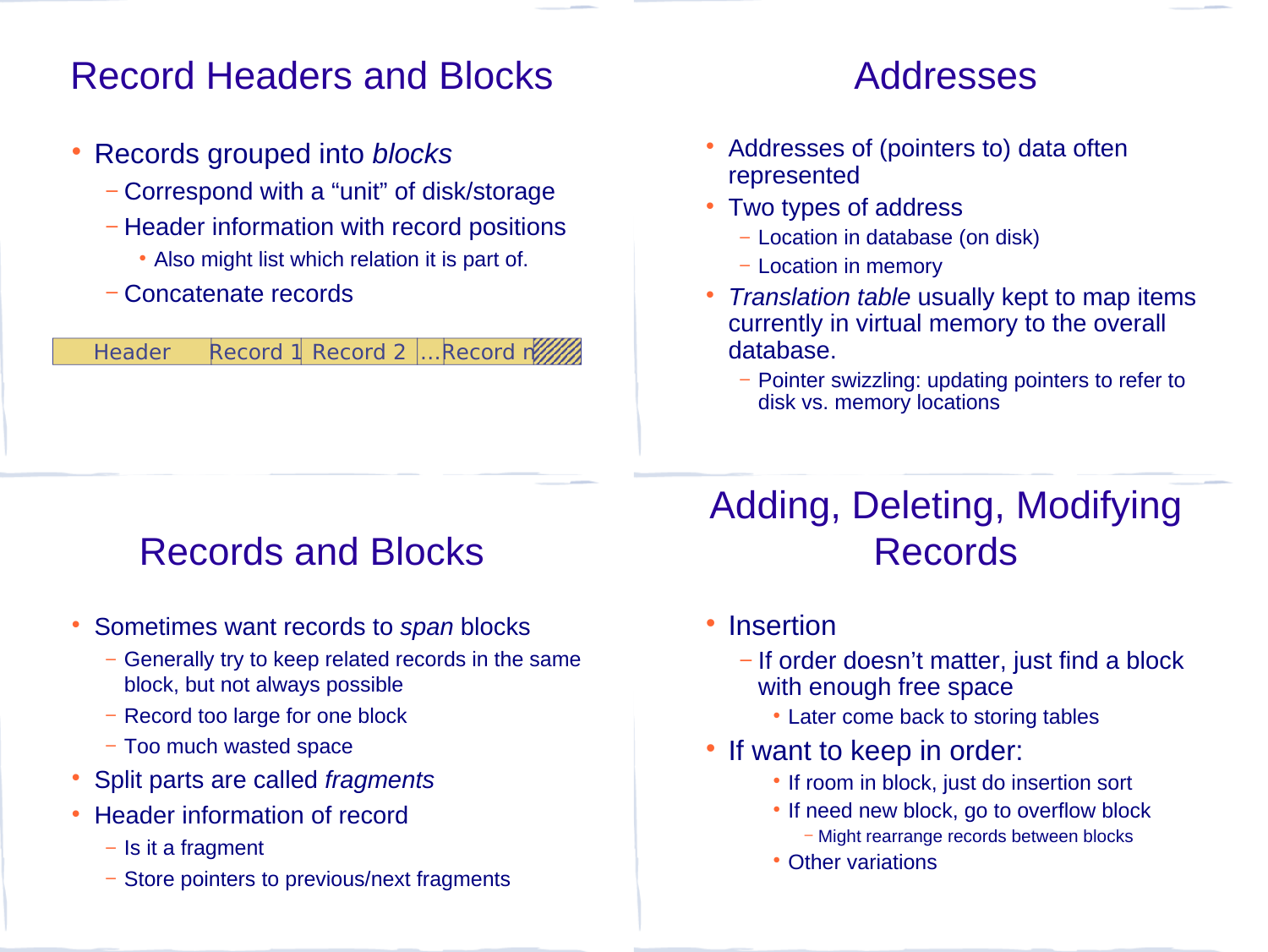## Adding, Deleting, Modifying Records

- Deletion
	- − If want to keep space, may need to shift records around in block to fill gap created
	- − Can use "tombstone" to mark deleted records
- Modifying
	- − For fixed-length, straightforward
	- − For variable-length, like adding (if length increases) or deleting (if length decreases)

## Keeping Track of Tables

- We have a bunch of records stored (somehow).
- We need to query them (SELECT \* FROM table WHERE condition)
- Scanning every block/record is far too slow
- Could store each table in a subset of blocks
	- − Saves time, but still slow
- Use an *index*

## Indexes

- Special data structures to find all records that satisfy some condition
- Possible indexes
	- − Simple index on sorted data
	- − Secondary index on unsorted file
	- − Trees (B-trees)
	- − Hash Tables

## Sorted files

- Sort records of the relation according to field (attribute) of interest.
	- − Makes it a I file
- Attribute of interest is *search key*
	- − Might not be a "true" *key*
- Index stores (K,a) values
	- − K = search key
	- − a = address of record with K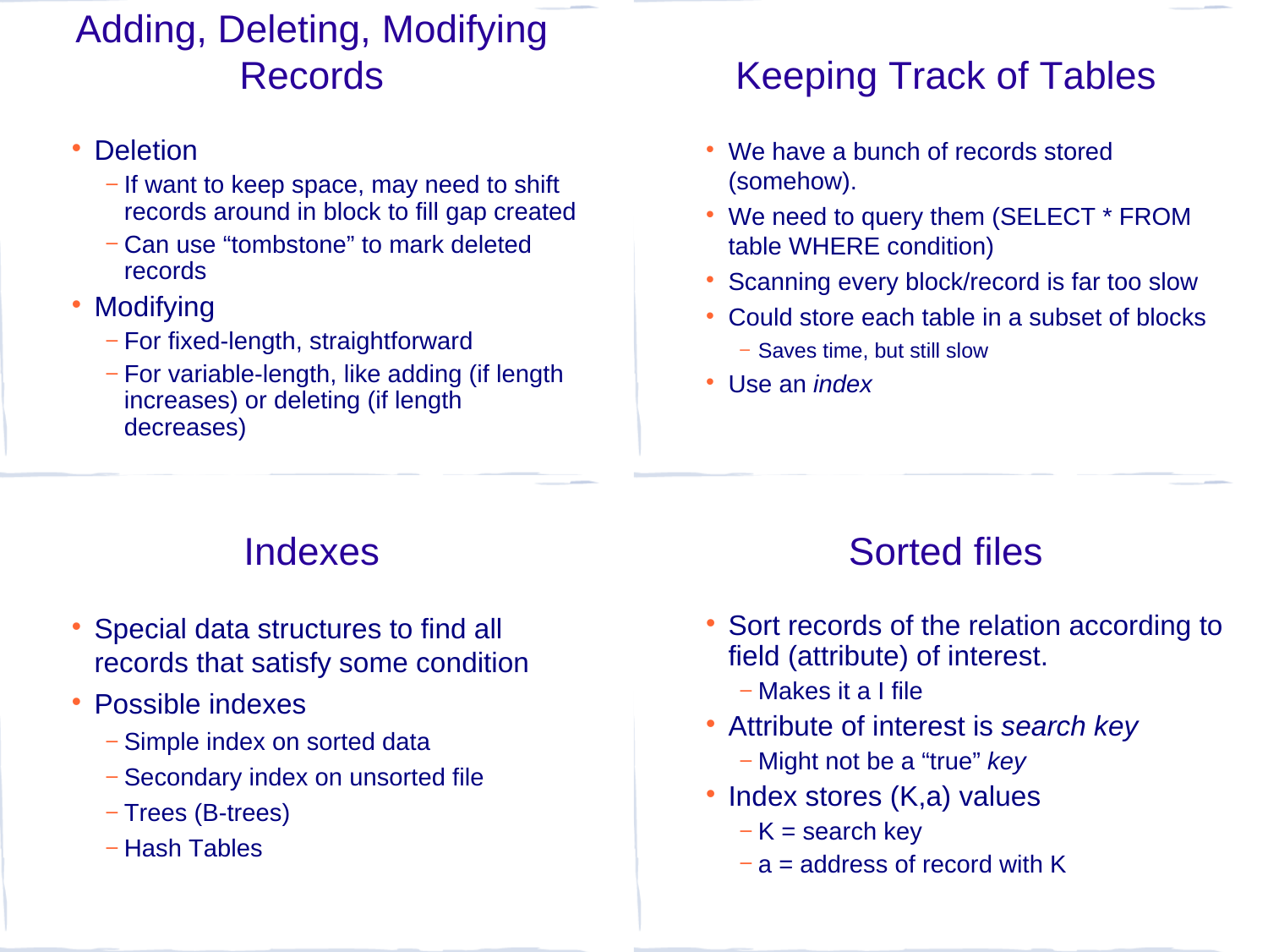## Dense Index

- One index entry per record
	- − Useful if records are huge, and index can be small enough to fit in memory
- Can search efficiently and then examine/retrieve single record only

|  |  |  | 10 12 18 18 18 27 30 35 43    |  |  |  |  |  |
|--|--|--|-------------------------------|--|--|--|--|--|
|  |  |  |                               |  |  |  |  |  |
|  |  |  | 10 12 18 18 18 27 30 35 43 44 |  |  |  |  |  |

#### Sparse Index (on sequential file)

- Store an index for only every n records
- Use that to find the one before, then search sequentially.



# Multiple Indices

- Indices in hierarchy
- B-trees are an example



# Duplicate Keys

 Can cause issues, in both dense and sparse indexes, need to account for

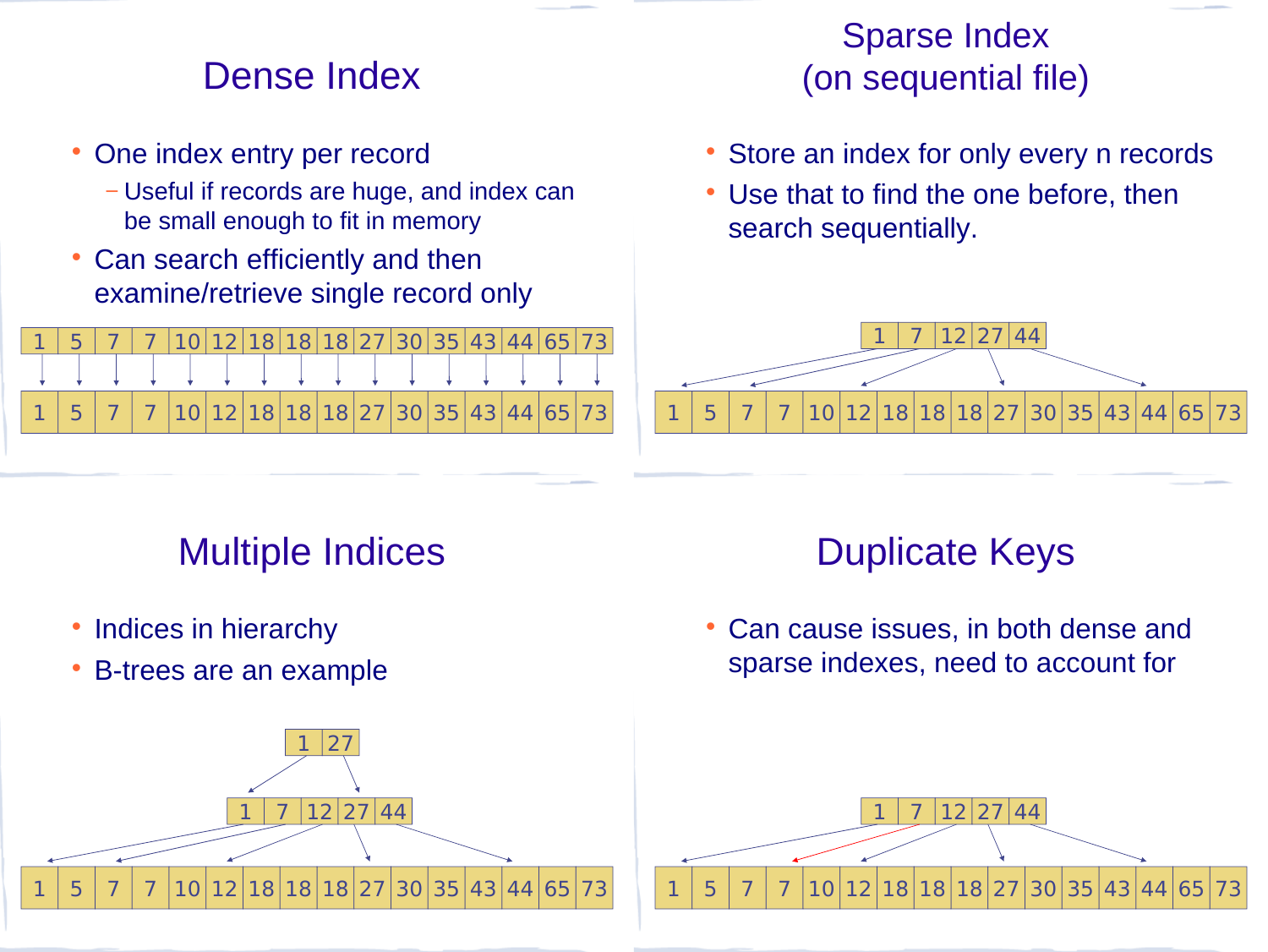### What if not sorted?

- Can be the case when we want two or more indices on the same data
	- − e.g. Senator.name, Senator.party
- Must be dense (sparse would make no sense)
- Can sort the *index* by the search key
- This *second level index* can be sparse

#### Example – Secondary Index



#### **Buckets**

- If there are lots of repeated keys, can use buckets
- Buckets are in between the secondary index and the data file
- One entry in index per key points to bucket file
- Bucket file lists all records with that key

## Storage Considerations

- Memory Hierarchy
	- − Cache
	- − Main Memory
	- − Secondary storage (disk)
	- − Tertiary storage (e.g. tape)
- Smaller amounts but faster access
- Need to organize information to minimize "cache misses"